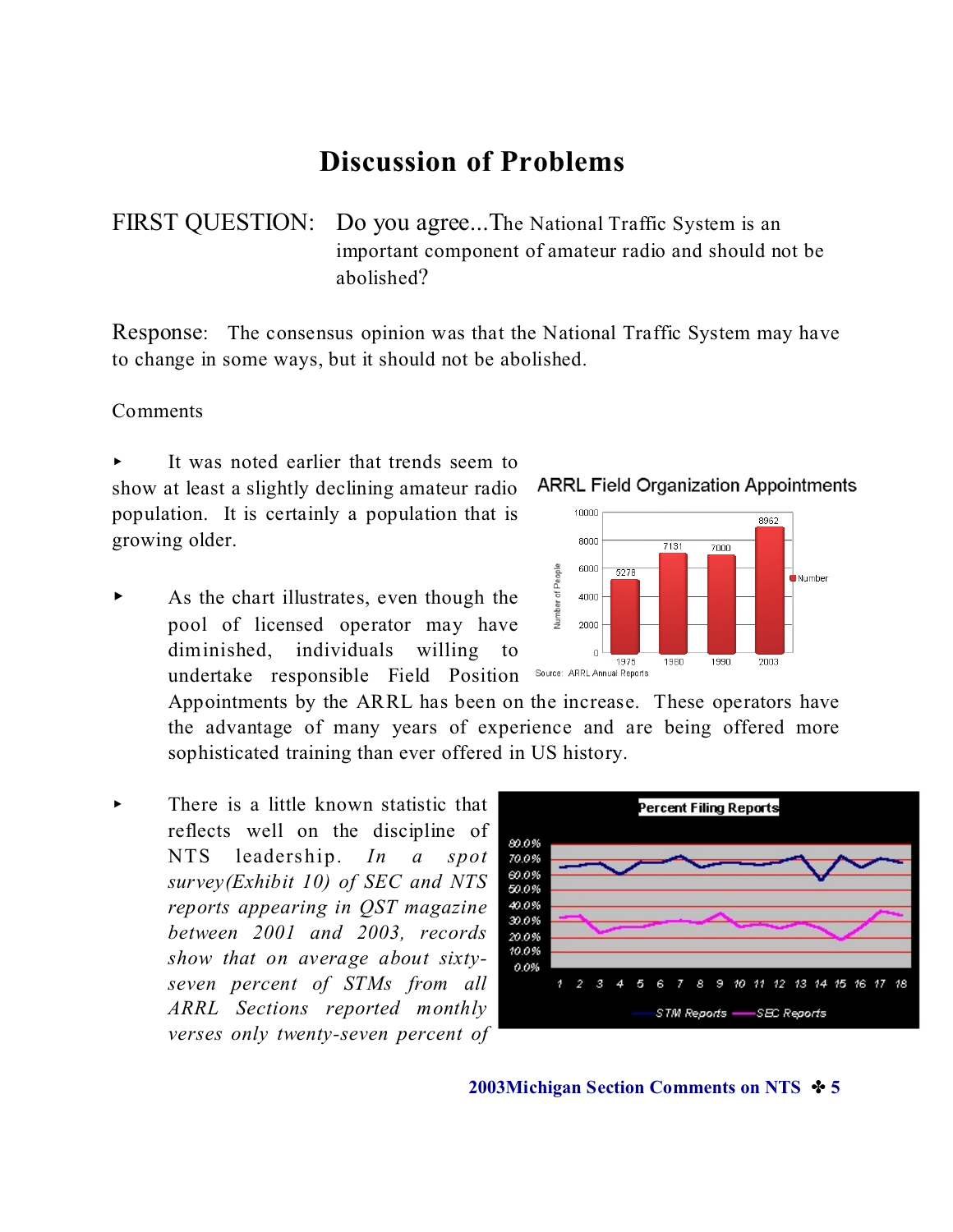*SECs.* Such numbers reflect both on organizational management and organizational preparedness. The implications are significant. The worst nightmare of any emergency preparedness organization's leaders, including those of the ARRL, is to make a representation of performance — and then not be able to produce. One wonders, if program administrators don't even bother to report...are they really prepared?

- < Of course, such a scenario is aggravated when lives are at stake. It may be wise to remember, emergency communication networks provided by amateur radio operators are instituted when other systems are inadequate. Ham communication links are secondary and tertiary networks. This means, when they are activated they are needed. They could be the last resort.
- Communication networks involve both skilled operators and good equipment. Just as equipment needs good design and maintenance, communication networks need maintenance - practice sessions and an efficient design. The National Traffic System has the advantage of almost fifty years of use. During that time its functions have been tested and refined. Variations of the message form used within it have found their way into emergency management functions, military functions and other functions. The value of its training in message handling is unquestionably tremendous.
- < Similarly, communication networks designed to function as directed nets employing NTS protocols have been instituted nationwide. There is no comparable alternative. These protocols have the benefit of having been employed in Canada and other countries. Well run civilian communication networks can compete in terms of efficiency with comparable government sponsored networks.
- The one area which seems to have created the greatest concern is the area of circuit capacity and integration of contemporary technology. We believe a determined focus must be placed upon integrating digital and other contemporary modes into the NTS routing structure. Enhancing traditional voice and cw networks with a reliable, companion communication backbone will increase the flexibility and beneficial redundancy of NTS. Such a move may also ameliorate the risk of work overload posed to existing TCC links. It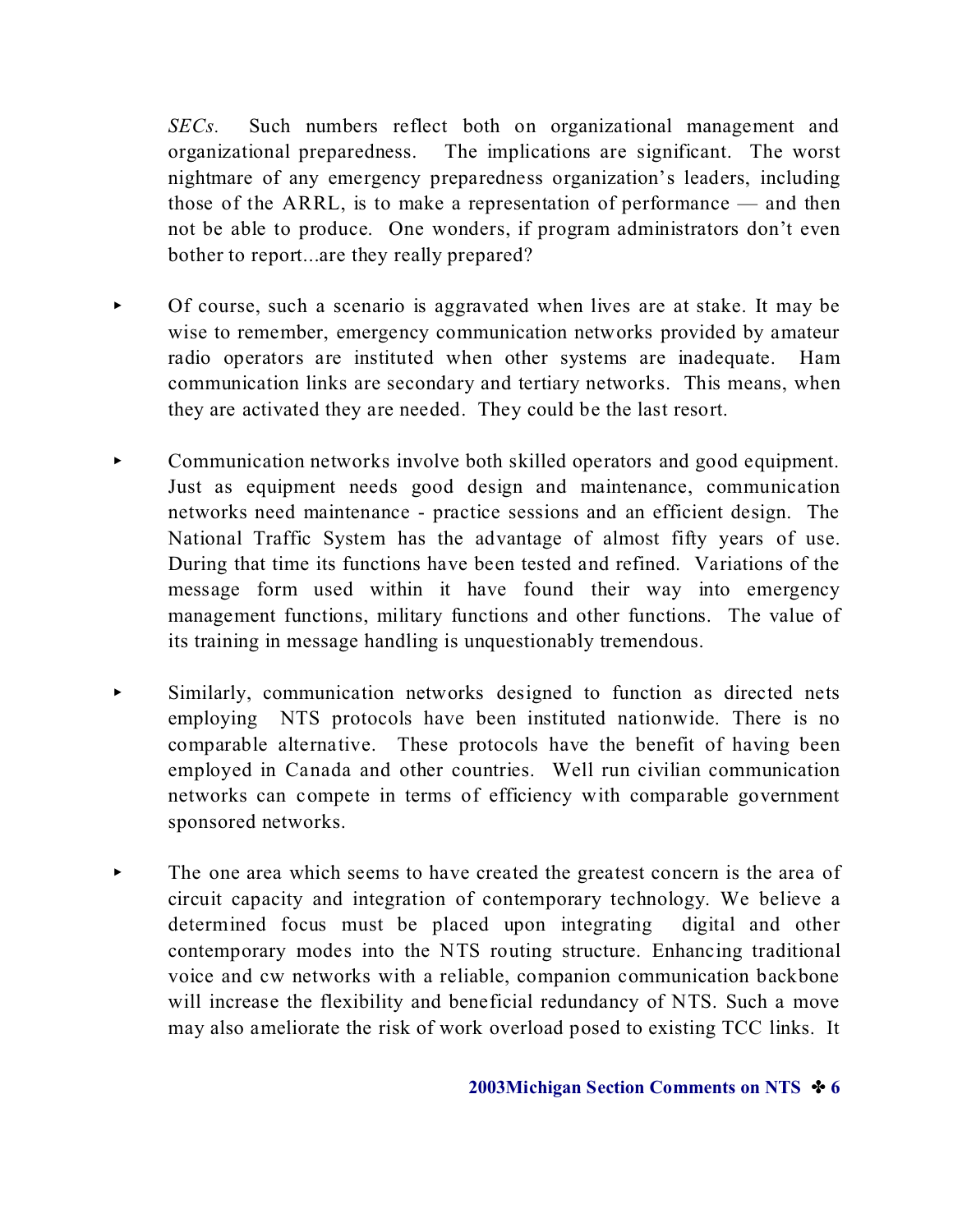might also provide increased potential for network survivability and a layer of modest additional security.

• Our comments regarding a need to focus on the most effective way of integrating contemporary technology into the NTS networks should not be taken as a rebuff to the value of cw. One cannot overlook the importance of traditional cw communication technology. CW equipment has the great advantage of being simple to construct and to keep operational. In test after test using multiple modes under general operating conditions, the efficacy of cw nets has been superior to other technologies. As a general rule, for nonlocal communication networks, using equipment currently employed by the most likely volunteers in an emergency situation; cw has a greater efficacy than other modes under real life conditions.

This may result from a variety of circumstances. Due to the low signal to noise ratio required for adequate signal reception, copy under adverse propagation situations favors cw. Certain modes quickly fill their respective circuit capacity and consequently, their performance is limited. Some modes have insufficient operators available. The practical result is more messages can be passed by cw than other mode when using comparable time periods. While it is likely the impact of an aging pool of operators, worldwide changes in licensing requirements and advances in technology will eventually diminish the efficacy of this mode, at the present time it is still a top notch performer when the chips are down.

- SECOND QUESTION:Do you agree...should questions relevant to the operation of amateur radio communication networks and emergency message handling should be included in the FCC's test question pool for amateur radio licenses?
- Response: While there was dissent, approximately seventy-five percent of individuals debating this issue expressed the opinion that amateur radio testing should include questions on net operating protocol and message handling.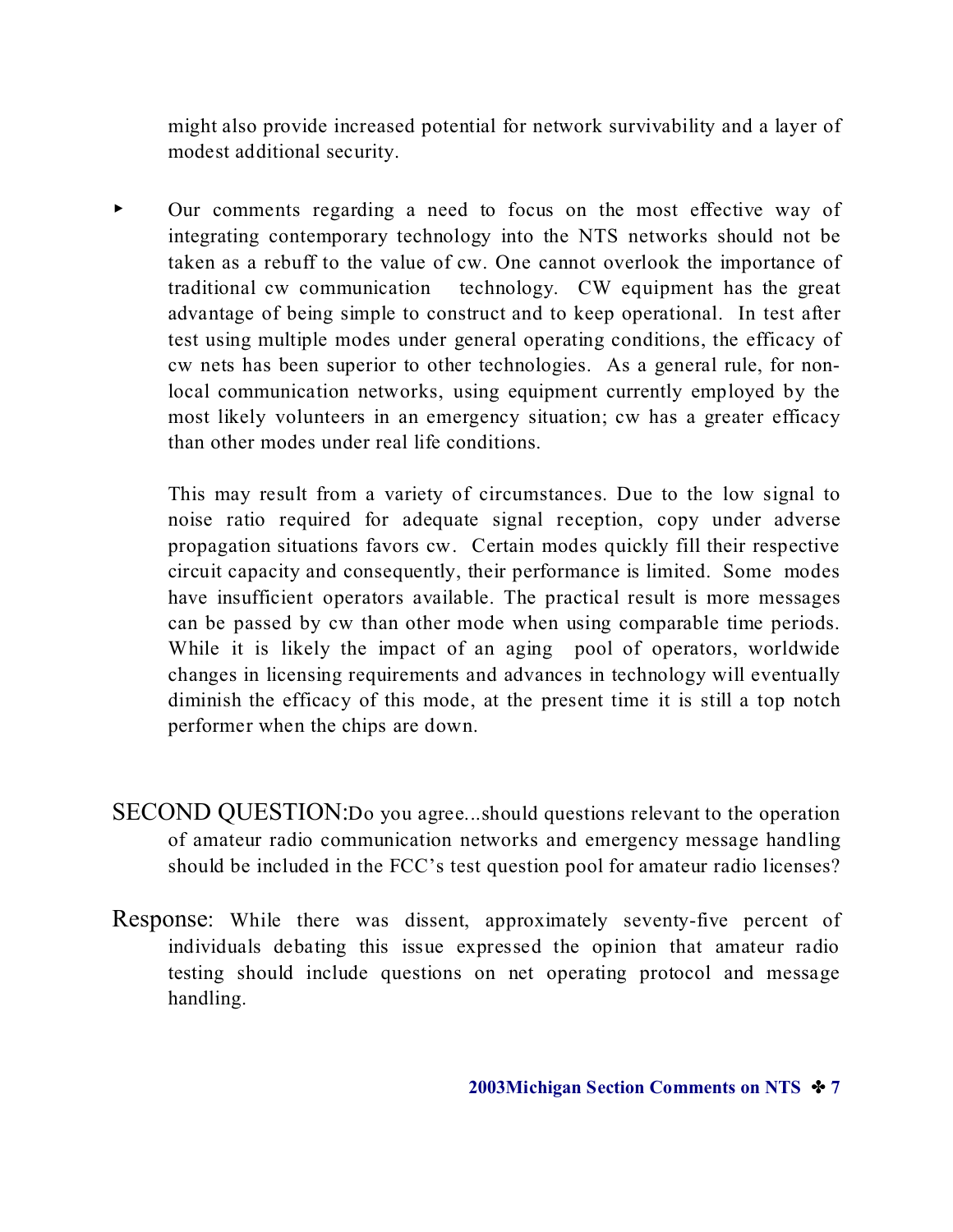### As the chart to the right illustrates, even if there is a moderate decrease in traffic handlers, the workload is not necessarily smaller. One of the primary reasons amateur radio operators are granted a license is to ensure there is a pool of skilled operators in times of emergency.



- While historically, the FCC test pool has not had many questions on traffic handling during an emergency, we believe it is time to reinforce the importance of this function by assuring that questions pertinent to expertise in this area becomes one of the focuses of FCC testing. The majority of those expressing an opinion urged the ARRL to encourage tests that require knowledge of emergency net operating procedures.
- < Two questions offered for the test were: what is the role of a net control station; what is a directed net?

### THIRD QUESTION: Do you agree...amateur radio operators should be aware that delivering messages via internet e-mail is analogous to delivery via telephone or postal service ?

- Response: There was unanimous agreement that the amateur radio message network is one link in a larger communication network. That network consists of wired telephones, cellular telephones, satellite telephones, faxes, and postal service communications.
- $\blacktriangleright$  This is the question that separates the old guys from the new guys.
- $\blacktriangleright$  Much as some radio operators feel that if you don't operate "cw" you aren't a real ham, some individuals seem to have adopted the attitude that delivering a message via e-mail is inappropriate. Those discussing this circumstance were in agreement that it would be useful to remind amateur radio operators of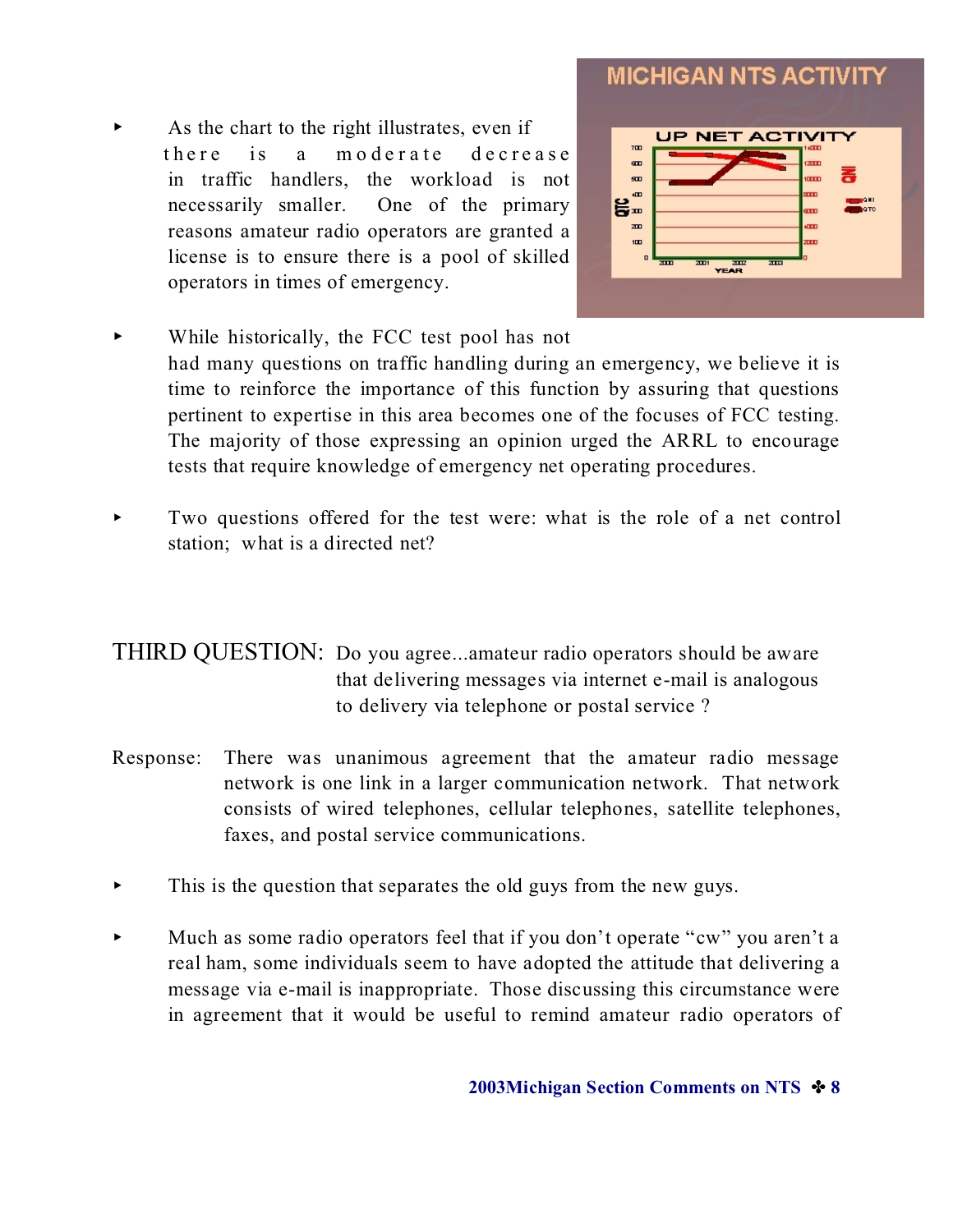their long tradition of using the postal service and telephone answering machines to deliver messages.

- The consensus opinion was that amateur radio message networks are merely one link in a variety of message delivery systems. There is no reason to believe that using latest communication technology to complete a delivery is inappropriate.
- The idea was expressed that some operators just don't feel right about delivering a message via e-mail. However, the ARRL has taken a pretty clear position about delivering messages via postal service and telephone. The group felt a similar position could be taken on e-mail delivery.
- < Another supportive expression was that we should remember we are communicators. We do use other means besides amateur radio to deliver or service messages we've received.

### FOURTH QUESTION: Do you agree...the pool of amateur radio operators may be declining slightly and it is our recommendation that recruitment activity for NTS participation be increased?

- Response: YES. We agreed that the pool of available operators nationwide might be declining slightly. However, if recruitment is increased the available operator pool might easily be increased.
- $\blacktriangleright$  There is some anecdotal evidence from FCC personnel that licenses may have plateaued and are not declining.
- According to a search of amateur radio statistics shown at QRZ.com on February 1, 2003 there were a total of 622,962 licensed operators issued to the US and its possessions. The 8,962 field appointees represent about 1.4 percent of that base and about 6 percent of the ARRL membership.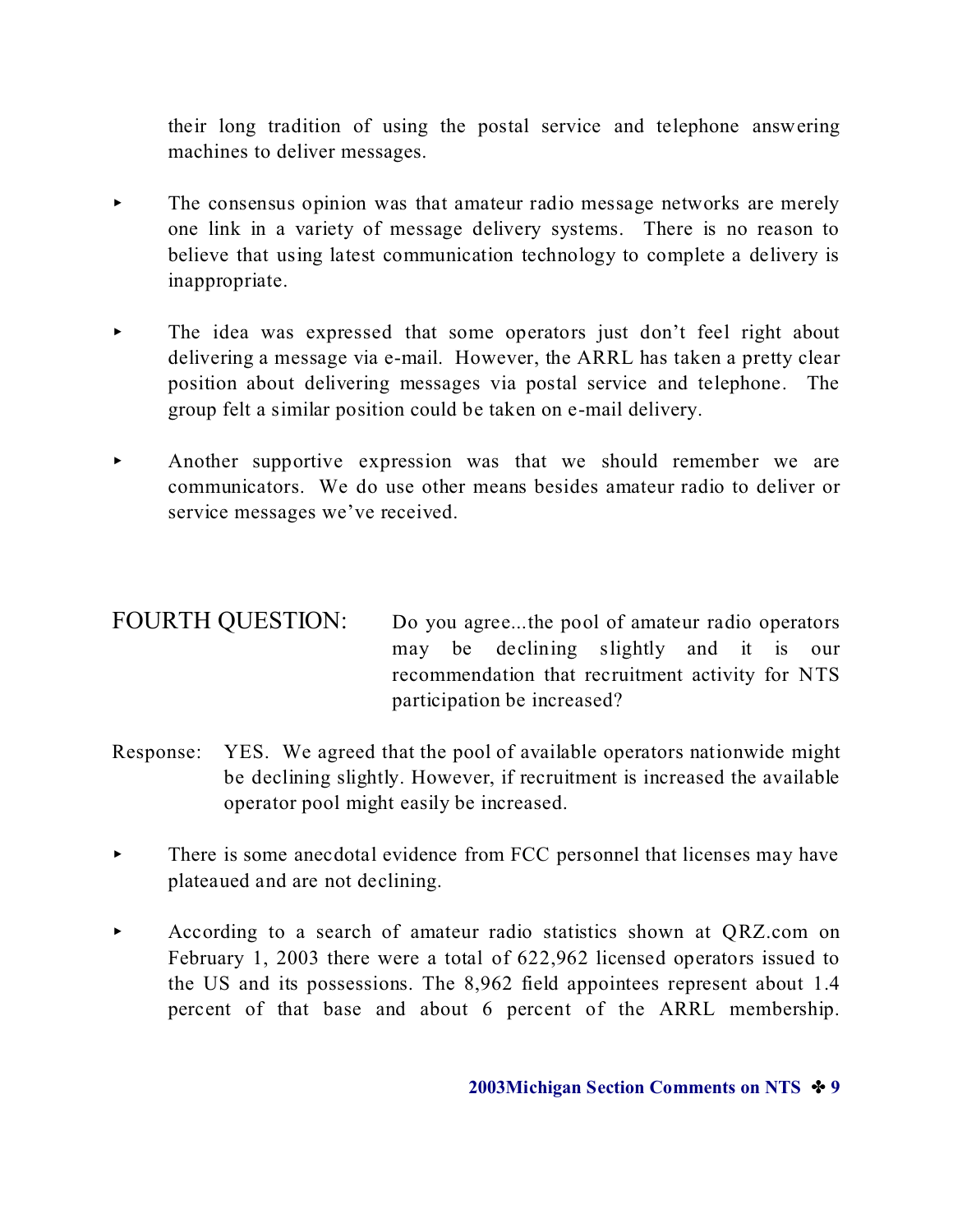Michigan's 2000 ARPSC volunteers represent about 10 percent of its licensed amateur radio population.

- There exists plenty of opportunity to expand the pool of radio operators trained in NTS and other emergency preparedness functions. According to ARRL PSHR records examined by WB8RCR, *approximately 820 amateur radio operators out of a total of over 600,000 licensed individuals had submitted PSHR reports between 2001 and 2003.* He pointed out that in terms of the total pool, we've hardly touched it.
- We look to the past efforts of the amateur radio leaders in New Jersey and Connecticut, who've widely disseminated a series of unique training messages. These messages keep radio circuits busy while instructing all those who handle them in fundamental operating procedures, protocol and courtesy. We recommend that W1AW consider replacing some of their text messages from QST bulletins and training transmissions with a series (or several groups) of messages constituted in a fashion predicated by the Connecticut/New Jersey example. Maybe including information from the pink card (FSD-218) or other publications.
- $\blacktriangleright$  The feeling was expressed that if we want to see more volunteers in the ARPSC programs of NTS, ARES and RACES, we must introduce the concepts of their operation into license and training programs.
- Recruitment of public service volunteers flows into the idea of recruiting youth. VE3EUI stated, "I see no reason to modify the system in light of declining licensees. I think our efforts should be on the other side of the coin. To increase our licensees and to increase their membership in the league. We'd be going backwards if we wanted to change the system. We need to improve the system."
- FIFTH QUESTION: Do you agree... there should be an attempt to more frequently publicly recognize the contributions of individual NTS operators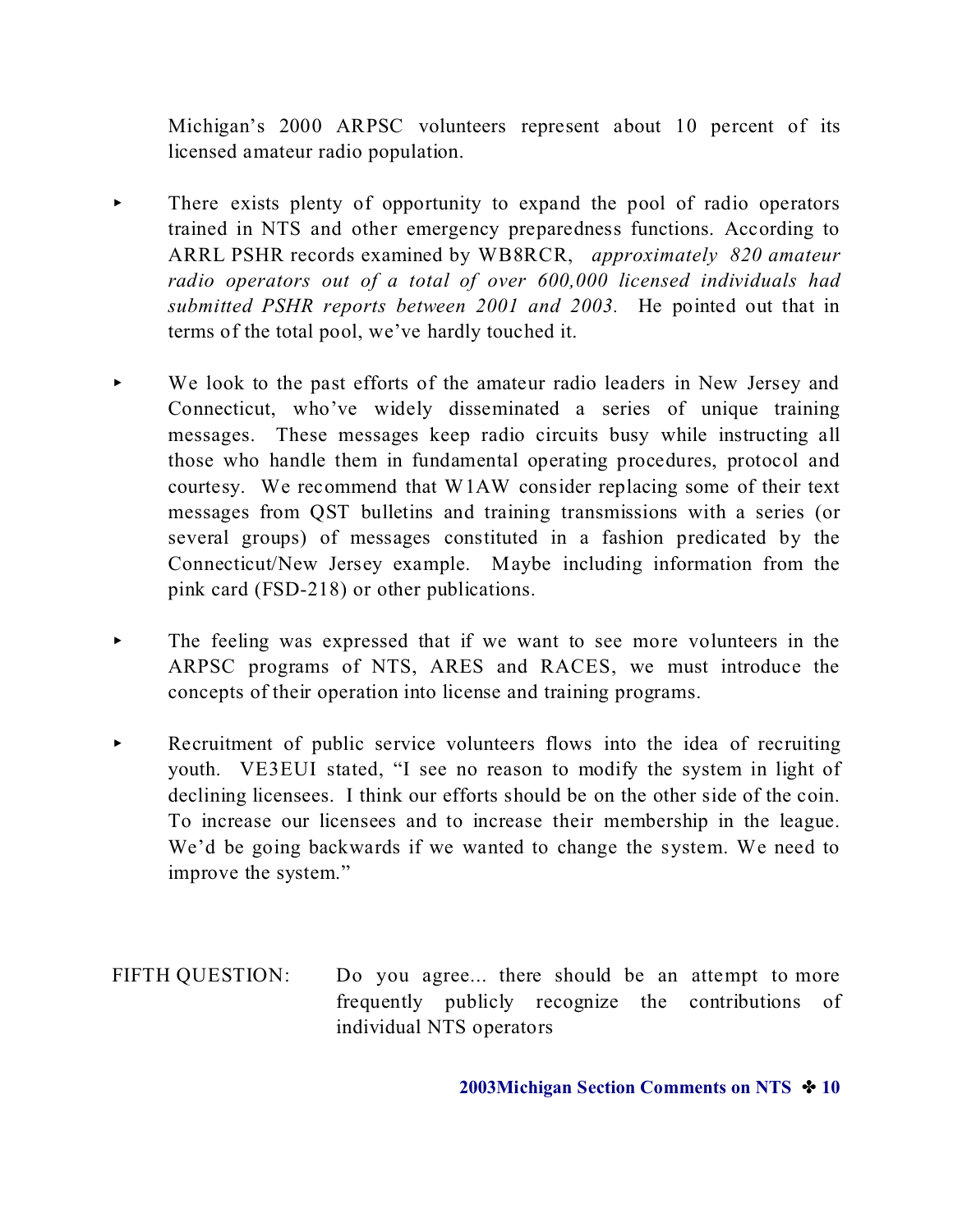Response: YES.

- There exists plenty of opportunity to expand the pool of radio operators trained in NTS and other emergency preparedness functions. It is our understanding that the ARRL website receives literally millions of "hits" each day.
- $\blacktriangleright$  We like the idea that amateur radio leadership in Texas currently uses. They are very aggressive in recognizing the positive works of their volunteers. This particular issue is one in which ARRL Field Appointees can do a great deal to contribute to the strength of the ARRL and America's emergency preparedness through their individual actions.
- $\triangleright$  Suggestions for recognition include: posting the top ten PSHR scores in the nation prominently in each month's QST magazine and highlighting them on the League's web page. ARRL Section leadership can perform similar functions in their respective jurisdictions. Recognizing NTS, ARES and RACES volunteers at annual state, Divisional or National Conventions.
- E.C.s, DECs, R.O.s, R.M.s Net Manager's and other ARPSC leaders should be encouraged to simply drop a thank you or congratulatory note to individual operators who perform their duties well.
- SIXTH QUESTION: Do you agree...amateur radio operators volunteering for service in the NTS should be clearly informed that they have entered into a "contract" to properly handle messages which they accepted for relay

#### Response: YES

< The consensus was a "slam dunk" yes. An example was given of a recent communication test where an individual amateur radio operator accepted a message that contained a reference to nuclear weapons or materials. The message disappeared from the circuit. Organizers later discovered the operator had discarded the message and not serviced the originator.

**2003Michigan Section Comments on NTS**  $\cdot \cdot$  **11**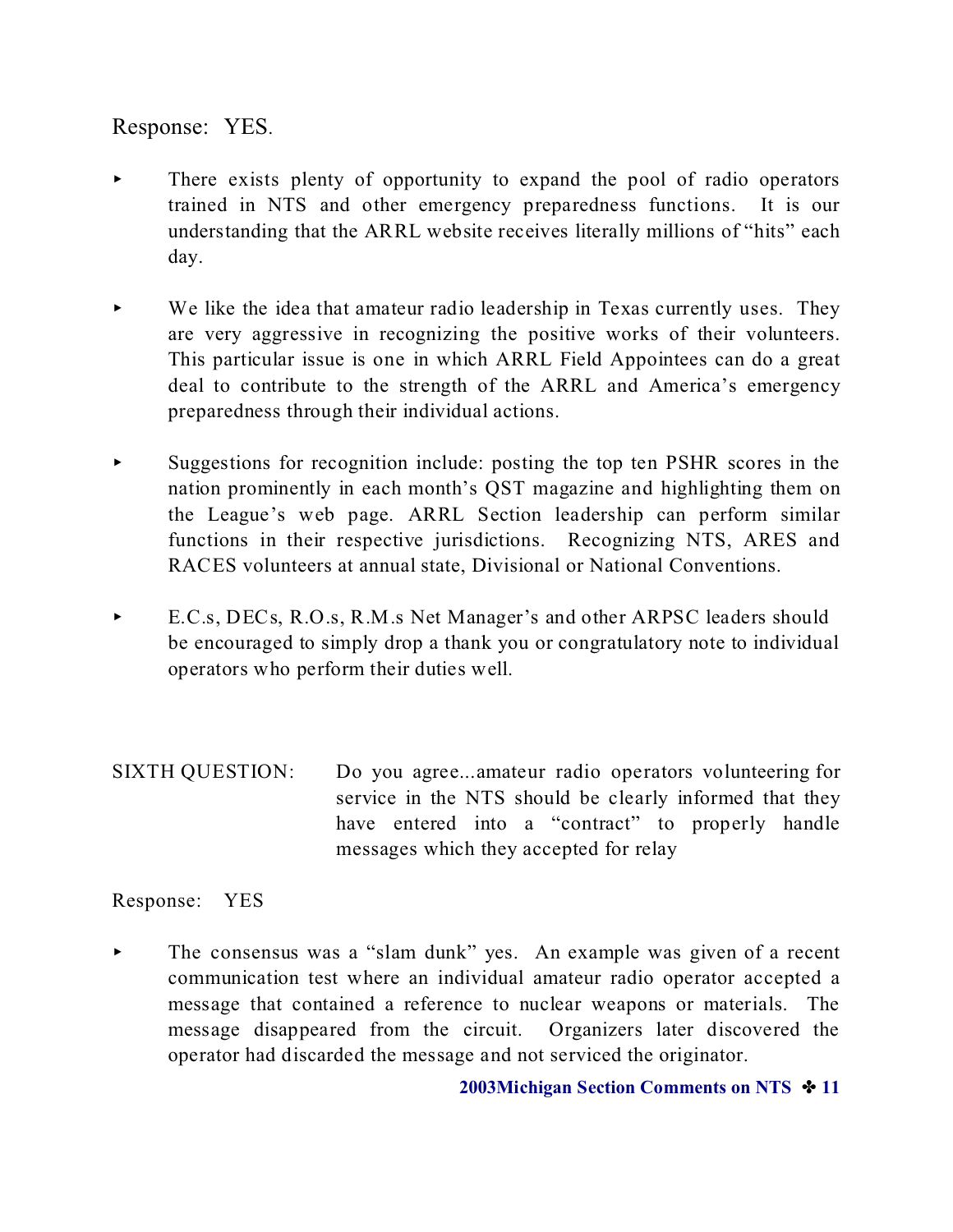It was felt that language supporting the concept of a contract be provided on the ARRL ORS certificate, on the description of requirements to obtain the certificate and on any other appropriate materials (including training documents).

SEVENTH QUESTION: Do you agree...it is recommended that ARRL national leaders adopted the concept of a "Gateway" station for each section.

#### Response: Unanimous Yes

- CONCEPT AND BACKGROUND: The term "Gateway" was used by the ARRL in its final ANERCOM Report and by Mr. Jimmy Walker (WD4HZL) in his critique of 1989 Hurricane Hugo relief operations. Those proposals suggest more effective use of amateur capabilities can be made by designing "only priority or Gateway" stations to liaison duty for disaster communications.
- $\blacktriangleright$  Those "Gateways" should be located outside the area of disaster and their function was to relieve an additional burden which has traditionally been borne by amateurs living within the area of devastation. It was a specific recommendation of Mr. Walker that amateurs develop and integrate into the ARES Emergency Operations Plan a procedure to assign a centralized location in a disaster area, for access by the public, and for the origination of WELFARE traffic and a news release which can be distributed to the appropriate broadcasting facilities for transmission to the public. In Michigan, we consider the concept appropriate for ARES and RACES operation as an integrated component of the state's ARPSC structure.
- Readers are referred to Exhibit 1 for more specific details on the "Gateway" concept.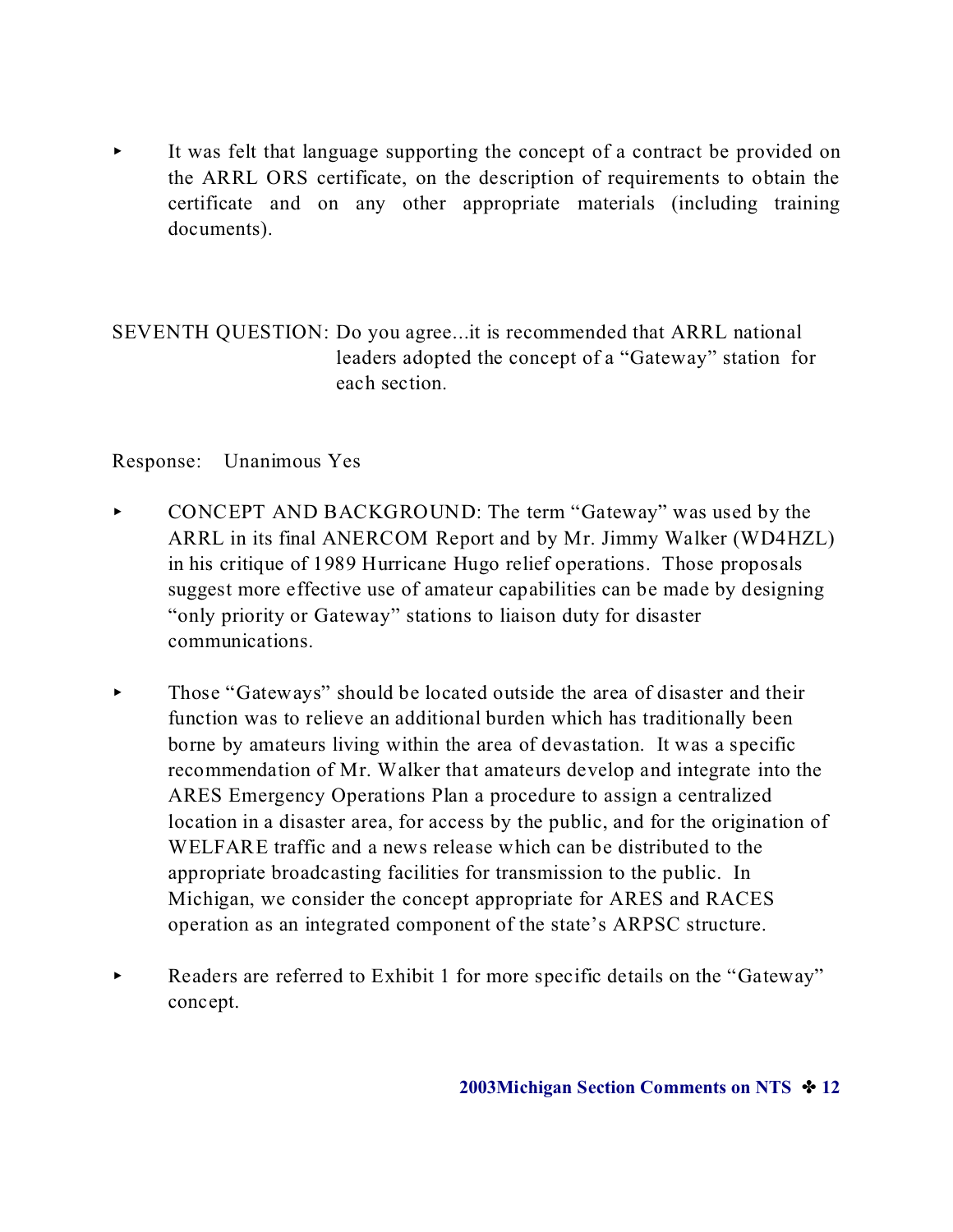EIGHTH QUESTION: Do you agree...it is recommended that those with oversight of NTS activities estimate a minimum dollar value of the contribution NTS volunteers provide to our country and within ARRL Sections each year and distribute the information

Response: Yes

- There is a value to society associated with the voluntary service of skilled amateur radio operators and the communication networks they create.
- Some examples are very practical. There have been cases where the service of radio operators met federal



requirements for EOC for testing mandates. In other cases, the activities of amateur radio operators have permitted emergency management officials to determine exactly how long fuel supplies in storage tanks would last. There are probably many, many examples of this nature that can be found around the country.

- < Government units and served agencies often benefit from contributions of equipment by amateur radio operators. Clever officials have used those values plus the value of time as matching contributions for grants.
- The ARRL Michigan Section began utilizing the reported number of hours monthly net managers reported their nets were in session and the number of check-ins per net to estimate a value to the people of this state. As the adjacent chart illustrates, using a value of only Five Dollars and Fifty Cents per person per hour, an average monthly value for time contributed is approximated at Two Million Four Hundred Thousand Dollars (\$2,400,000).
- It should be noted that not all NTS nets in the state are currently reporting the duration of their nets. This monitoring procedure was only instituted in CY 2002. Consequently, the approximations are considered to be low. However, it does suggest the value of NTS training time in the state.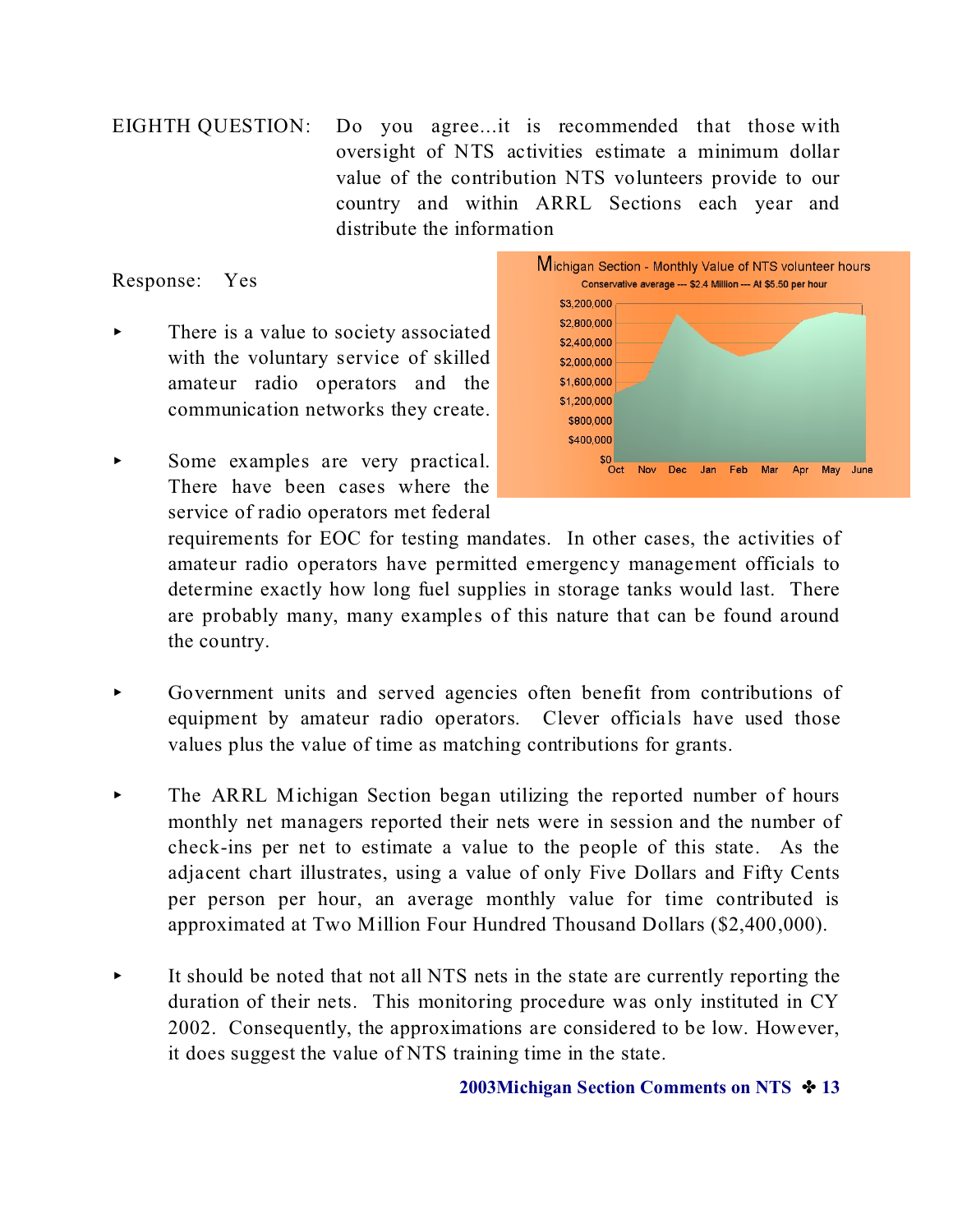- Furthermore, it should be noted that with only one or two minor exceptions, the nets reporting were handling traffic as part of the NTS system and not functioning as ARES or RACES nets. There is probably comparable and considerable value that may be discovered in the donation of time and equipment by that segment of amateur radio public service.
- $\triangleright$  We believe such statistics will help build morale of radio operators by quantifying something they know they are doing, but may not be able to associate with a value. Such statistics may be useful to the ARRL in seeking funding sources. Reporting the value of volunteers time may assist local amateur radio volunteers to more effectively communicate what they do. That form of reporting may also assist emergency management officials and others who use amateur radio operators to secure funding, when they have not used this technique as a resource.

## NINTH QUESTION: Do you agree...it is recommended that national guidelines be established to address issues of "interoperability" as outlined herein.?

#### Response: YES

- < Interoperability in these discussions was more akin to "standardization". This is a complex area, but basically conversation centered around the idea of recommending specific operating frequencies and modes of communication, if possible, so that local amateur operators can create band plans appropriate to Section and local level activities.
- $\blacktriangleright$  An analogy might be found in recommending 146.52 MHz as a national calling frequency, where a contact is established and then traffic moves to a mutually agreeable frequency.
- $\blacktriangleright$  Knowledge and experience of volunteers vary. There is a need in digital communication such as packet radio, and in other forms of communication to have circuits set up as a backbone for times of emergency. While this